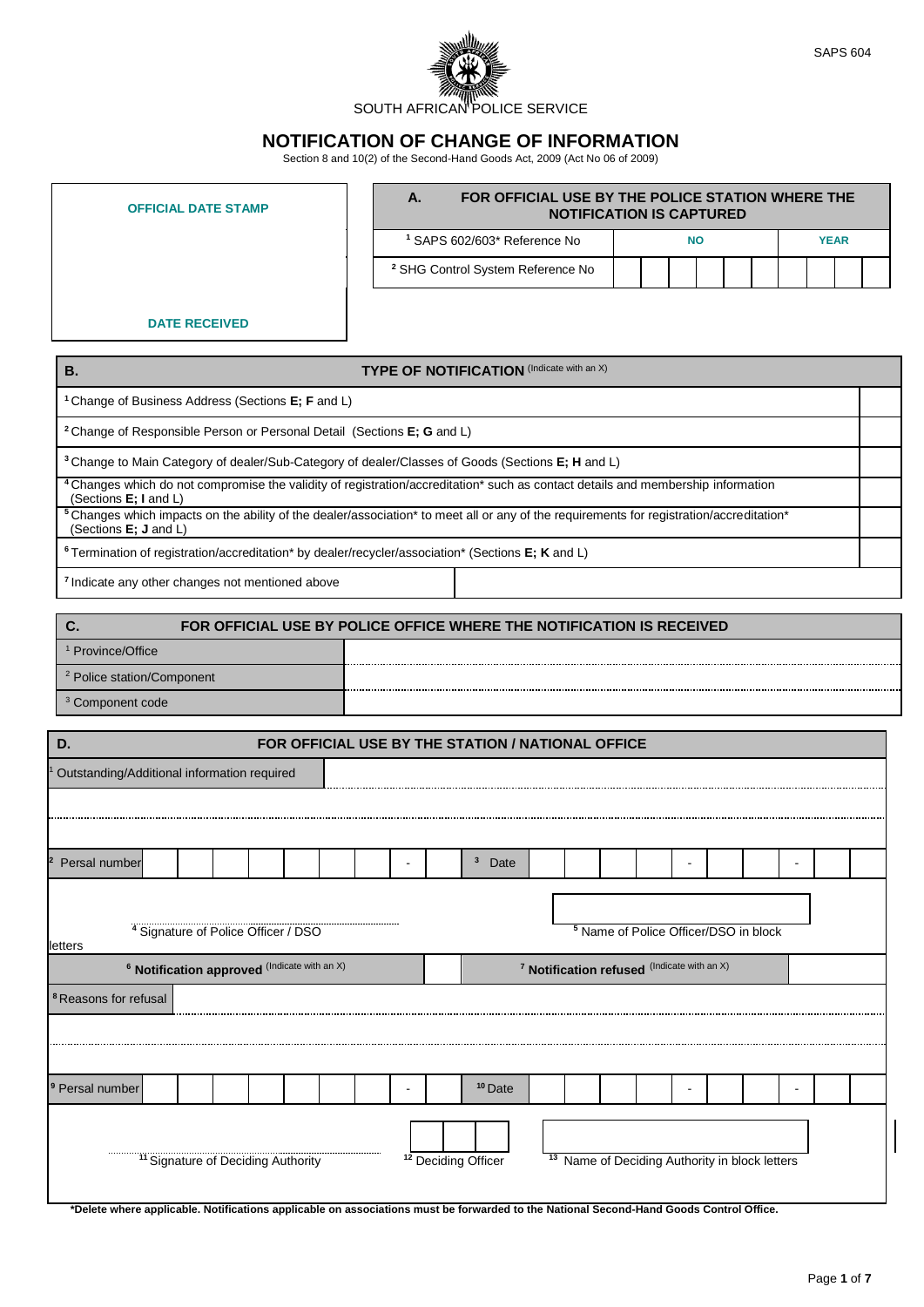|              | Ε.                                                                           |                                                                   | PARTICULARS OF THE HOLDER OF THE CERTIFICATE |               |                          |  |            |                |                        |                        |                                  |                           |           |                |                |       |                |  |
|--------------|------------------------------------------------------------------------------|-------------------------------------------------------------------|----------------------------------------------|---------------|--------------------------|--|------------|----------------|------------------------|------------------------|----------------------------------|---------------------------|-----------|----------------|----------------|-------|----------------|--|
|              | <b>NATURAL PERSON'S DETAILS</b>                                              |                                                                   |                                              |               |                          |  |            |                |                        |                        |                                  |                           |           |                |                |       |                |  |
|              | * In case of a non-SA citizen proof of permanent residence must be submitted |                                                                   |                                              |               |                          |  |            |                |                        |                        |                                  |                           |           |                |                |       |                |  |
| $\mathbf{1}$ | <b>SA citizen</b>                                                            |                                                                   | Non-SA citizen*                              |               |                          |  |            |                |                        |                        |                                  |                           |           |                |                |       |                |  |
| $\mathbf 2$  | Surname                                                                      |                                                                   |                                              |               |                          |  |            |                |                        |                        |                                  | <sup>3</sup> Initials     |           |                |                |       |                |  |
| 4            | <b>Full names</b>                                                            |                                                                   |                                              |               |                          |  |            |                |                        |                        |                                  |                           |           |                |                |       |                |  |
| 5            |                                                                              | Identity number                                                   |                                              |               |                          |  |            |                | $\overline{a}$         |                        |                                  |                           |           | $\blacksquare$ |                |       | $\blacksquare$ |  |
| 6            |                                                                              | Passport number                                                   |                                              |               |                          |  |            |                |                        |                        |                                  |                           |           |                |                |       |                |  |
| $\pmb{7}$    | <b>Residential address</b>                                                   |                                                                   |                                              |               |                          |  |            |                |                        |                        |                                  |                           |           |                |                |       |                |  |
| 9            | Name under which business is conducted                                       |                                                                   |                                              |               |                          |  |            |                |                        |                        |                                  | <sup>8</sup> Postal Code  |           |                |                |       |                |  |
|              | 10 Business address                                                          |                                                                   |                                              |               |                          |  |            |                |                        |                        |                                  |                           |           |                |                |       |                |  |
|              |                                                                              |                                                                   |                                              |               |                          |  |            |                |                        |                        |                                  | <sup>11</sup> Postal Code |           |                |                |       |                |  |
| 12           | Postal address                                                               |                                                                   |                                              |               |                          |  |            |                |                        |                        |                                  |                           |           |                |                |       |                |  |
|              |                                                                              |                                                                   |                                              |               |                          |  |            |                |                        |                        |                                  | <sup>13</sup> Postal Code |           |                |                |       |                |  |
| 14           |                                                                              | 14.1 Home Tel No                                                  |                                              | $\lambda$     |                          |  |            |                |                        |                        | <sup>14.2</sup> Cellphone number |                           |           |                |                |       |                |  |
|              | Contact details                                                              | <sup>14.3</sup> Business Tel No<br><sup>14.5</sup> E-mail address |                                              | $\mathcal{E}$ |                          |  |            |                |                        | <sup>14.4</sup> Fax No |                                  |                           | $\lambda$ |                |                |       |                |  |
|              |                                                                              |                                                                   |                                              |               |                          |  |            |                |                        |                        |                                  |                           |           |                |                |       |                |  |
|              | <b>JURISTIC PERSON'S DETAILS</b>                                             |                                                                   |                                              |               |                          |  |            |                |                        |                        |                                  |                           |           |                |                |       |                |  |
| 15           | <b>OTHER BODIES</b> (mark with an X)                                         |                                                                   | Company                                      |               | <b>Close Corporation</b> |  |            |                | <b>Trust</b>           |                        |                                  | Partnership               |           |                |                | Other |                |  |
|              | If "Other" indicate the Type of Body                                         |                                                                   |                                              |               |                          |  |            |                |                        |                        |                                  |                           |           |                |                |       |                |  |
| 16           |                                                                              |                                                                   |                                              |               |                          |  |            |                |                        |                        |                                  |                           |           |                |                |       |                |  |
| 17           | Registered name of Business<br>"Trading As" name of Business                 |                                                                   |                                              |               |                          |  |            |                |                        |                        |                                  |                           |           |                |                |       |                |  |
| 18           | Registration number (See "Other Bodies")                                     |                                                                   |                                              |               |                          |  |            |                |                        |                        |                                  |                           |           |                |                |       |                |  |
| 19           | Postal address of Business                                                   |                                                                   |                                              |               |                          |  |            |                |                        |                        |                                  |                           |           |                |                |       |                |  |
|              |                                                                              |                                                                   |                                              |               |                          |  |            |                |                        |                        |                                  | <sup>20</sup> Postal Code |           |                |                |       |                |  |
| 21           | <b>Business address</b>                                                      |                                                                   |                                              |               |                          |  |            |                |                        |                        |                                  |                           |           |                |                |       |                |  |
|              |                                                                              |                                                                   |                                              |               |                          |  |            |                |                        |                        |                                  | <sup>22</sup> Postal Code |           |                |                |       |                |  |
| 23           |                                                                              | <sup>23.1</sup> Tel No                                            |                                              |               |                          |  |            |                | <sup>23.2</sup> Fax No |                        |                                  |                           |           |                |                |       |                |  |
|              | <b>Business contact</b><br>details                                           | <sup>23.3</sup> E-mail address                                    |                                              |               |                          |  |            |                |                        |                        |                                  |                           |           |                |                |       |                |  |
| 24           | Responsible person (Name and surname)                                        |                                                                   |                                              |               |                          |  |            |                |                        |                        |                                  |                           |           |                |                |       |                |  |
| 25           | Type of citizenship applicable on responsible person (Indicate with an X)    |                                                                   |                                              |               |                          |  | SA citizen |                |                        |                        |                                  |                           |           |                | Non-SA citizen |       |                |  |
| 26           |                                                                              | Identity number of responsible person                             |                                              |               |                          |  |            | $\blacksquare$ |                        |                        |                                  |                           |           |                |                |       |                |  |
| 27           |                                                                              | Passport number of responsible person                             |                                              |               |                          |  |            |                |                        |                        |                                  |                           |           |                |                |       |                |  |
| 28           | Cellphone number of responsible person                                       |                                                                   |                                              |               |                          |  |            |                |                        |                        |                                  |                           |           |                |                |       |                |  |
| 29           | Physical address of responsible person                                       |                                                                   |                                              |               |                          |  |            |                |                        |                        |                                  |                           |           |                |                |       |                |  |
|              |                                                                              |                                                                   |                                              |               |                          |  |            |                |                        |                        |                                  | <sup>30</sup> Postal Code |           |                |                |       |                |  |
| 31           | Postal address of responsible person                                         |                                                                   |                                              |               |                          |  |            |                |                        |                        |                                  |                           |           |                |                |       |                |  |
|              |                                                                              |                                                                   |                                              |               |                          |  |            |                |                        |                        |                                  | <sup>32</sup> Postal Code |           |                |                |       |                |  |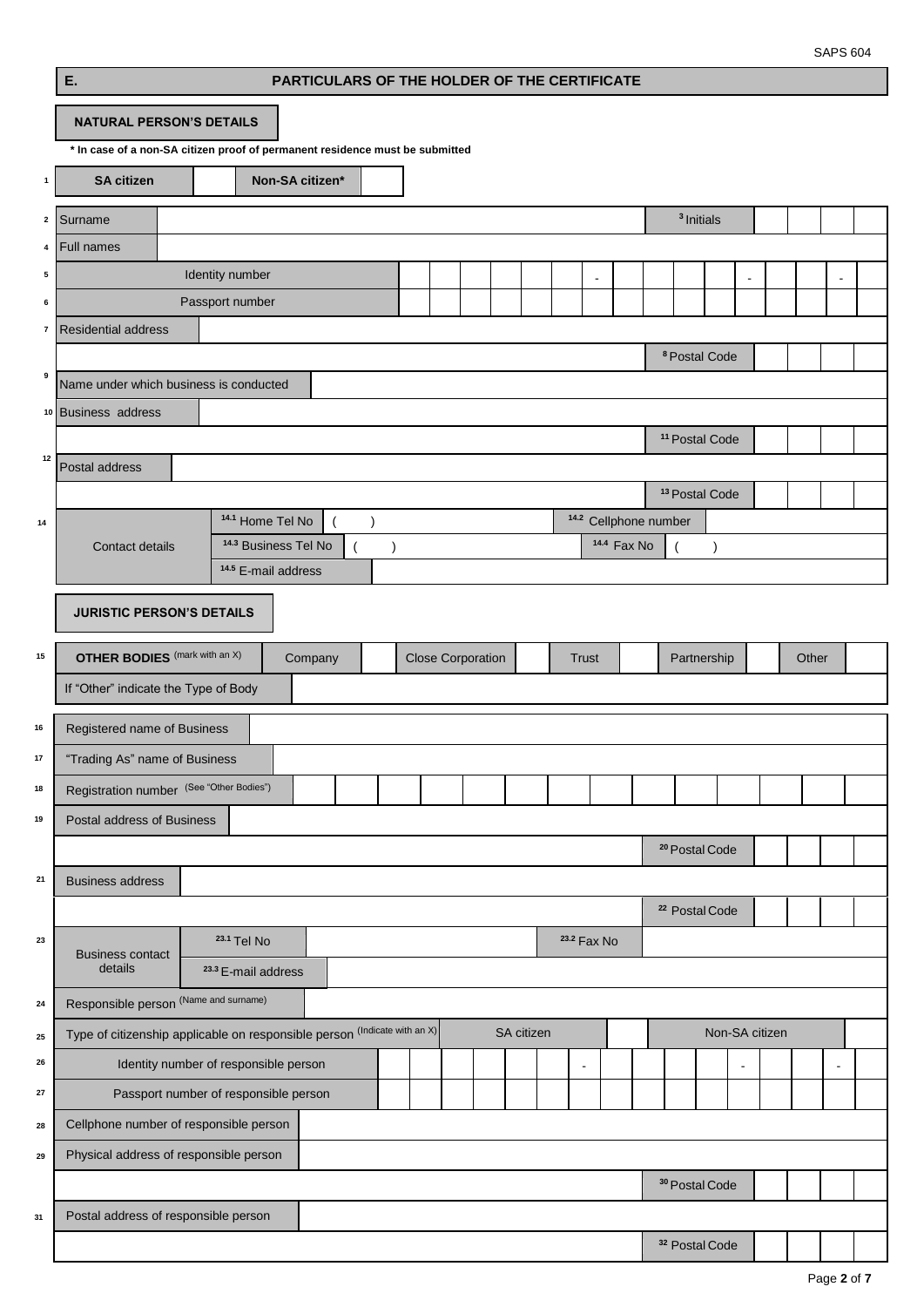SAPS 604

| 33 |                                            | <b>DETAILS OF CURRENT REGISTRATION/ACCREDITATION*</b>                  |                           |                           |
|----|--------------------------------------------|------------------------------------------------------------------------|---------------------------|---------------------------|
| 34 | Current registration/accreditation* number | <sup>35</sup> Registration/accreditation* certificate<br>serial number | <sup>36</sup> Date issued | <sup>37</sup> Expiry date |
|    |                                            |                                                                        |                           |                           |
|    |                                            |                                                                        |                           |                           |

| F.                     |                                                                                   |                                 |                                                          |                                                 |  |
|------------------------|-----------------------------------------------------------------------------------|---------------------------------|----------------------------------------------------------|-------------------------------------------------|--|
|                        |                                                                                   |                                 |                                                          |                                                 |  |
| <b>Street Number</b>   | <sup>3</sup> Street Name                                                          |                                 |                                                          |                                                 |  |
|                        |                                                                                   |                                 |                                                          |                                                 |  |
| Suburb                 |                                                                                   |                                 |                                                          |                                                 |  |
| City/Town              |                                                                                   |                                 |                                                          |                                                 |  |
| Province               |                                                                                   | <sup>9</sup> Postal Code        |                                                          |                                                 |  |
| <b>Police Precinct</b> |                                                                                   |                                 |                                                          |                                                 |  |
|                        |                                                                                   |                                 |                                                          |                                                 |  |
|                        |                                                                                   |                                 |                                                          |                                                 |  |
|                        |                                                                                   |                                 |                                                          |                                                 |  |
|                        |                                                                                   |                                 |                                                          |                                                 |  |
|                        | Name of Business Complex (If applicable)<br>Reason for change of business address | Details of new business address | <b>CHANGE OF BUSINESS ADDRESS OF DEALER/ASSOCIATION*</b> | <sup>5</sup> Shop/Office Number (If applicable) |  |

| $\mathbf{1}$            | APPOINTMENT OF NEW RESPONSIBLE PERSON/ UPDATING OF PERSONAL DETAIL OF RESPONSIBLE PERSON<br>G.<br>Particulars of the new appointed responsible person or personal detail of existing responsible person which must be updated |  |                   |  |  |  |                           |  |  |  |
|-------------------------|-------------------------------------------------------------------------------------------------------------------------------------------------------------------------------------------------------------------------------|--|-------------------|--|--|--|---------------------------|--|--|--|
| $\overline{\mathbf{2}}$ | Responsible person (full name(s) and sumame)                                                                                                                                                                                  |  |                   |  |  |  |                           |  |  |  |
| 3                       | Nationality                                                                                                                                                                                                                   |  | <b>SA</b> citizen |  |  |  | Non-SA citizen**          |  |  |  |
| 4                       | Type of identification (Indicate with an X)                                                                                                                                                                                   |  | SA ID             |  |  |  | Passport number           |  |  |  |
| 5                       | Identity number of responsible person                                                                                                                                                                                         |  |                   |  |  |  |                           |  |  |  |
| 6                       | Passport number of responsible person (If applicable)                                                                                                                                                                         |  |                   |  |  |  |                           |  |  |  |
| $\overline{7}$          | Cellphone number                                                                                                                                                                                                              |  |                   |  |  |  |                           |  |  |  |
| 8                       | Physical address                                                                                                                                                                                                              |  |                   |  |  |  |                           |  |  |  |
|                         |                                                                                                                                                                                                                               |  |                   |  |  |  | <sup>9</sup> Postal Code  |  |  |  |
| 10                      | Postal address                                                                                                                                                                                                                |  |                   |  |  |  |                           |  |  |  |
|                         |                                                                                                                                                                                                                               |  |                   |  |  |  | <sup>11</sup> Postal Code |  |  |  |
| 12                      | Reason for appointment of a new responsible person (If applicable)                                                                                                                                                            |  |                   |  |  |  |                           |  |  |  |
|                         |                                                                                                                                                                                                                               |  |                   |  |  |  |                           |  |  |  |
|                         |                                                                                                                                                                                                                               |  |                   |  |  |  |                           |  |  |  |
|                         |                                                                                                                                                                                                                               |  |                   |  |  |  |                           |  |  |  |

**\*\* In case of a non-SA citizen proof of permanent residence must be submitted.**

 **\* Notifications applicable on associations must be forwarded to the National Second-Hand Goods Control Office.**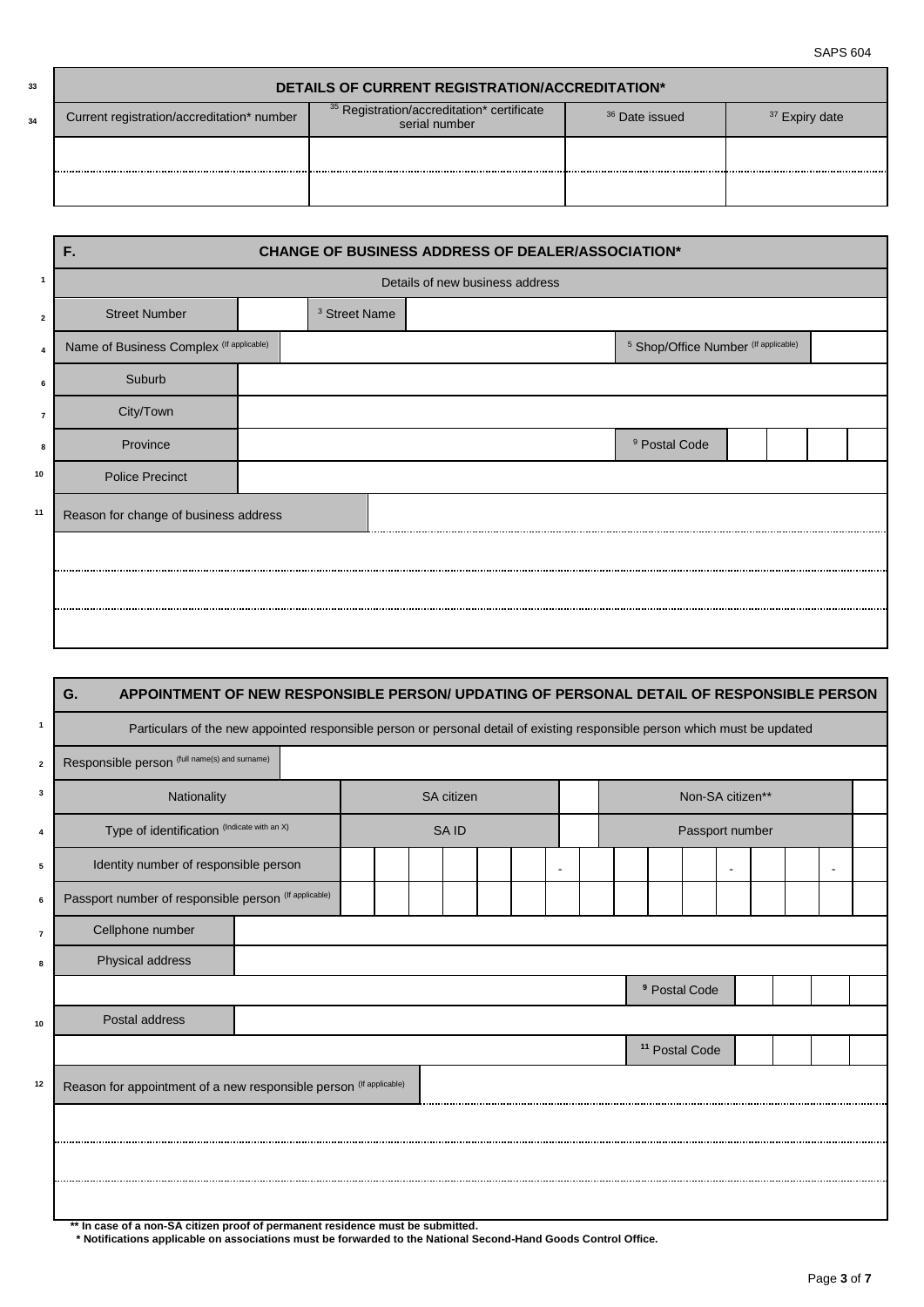| <b>CHANGES TO MAIN CATEGORY OF DEALER/SUB-CATEGORY OF DEALER/CLASSES OF GOODS</b><br>Н.      |  |  |
|----------------------------------------------------------------------------------------------|--|--|
| Indicate the new main category under which the dealer<br>wishes to carry on business         |  |  |
| Indicate the new sub-category under which the dealer<br>wishes to carry on business          |  |  |
| Indicate the new classes of goods with which the dealer wishes to trade                      |  |  |
|                                                                                              |  |  |
|                                                                                              |  |  |
| Motivate the reason for the change of the main category/sub<br>category/new classes of goods |  |  |
|                                                                                              |  |  |
|                                                                                              |  |  |
|                                                                                              |  |  |

 **1**

 **2**

 **3**

 **4**

|                         | ı.                                                                               |                               | CHANGES WHICH DO NOT COMPROMISE THE VALIDITY OF REGISTRATION/ACCREDITATION*                      |                           |            |             |           |                          |  |                                      |  |
|-------------------------|----------------------------------------------------------------------------------|-------------------------------|--------------------------------------------------------------------------------------------------|---------------------------|------------|-------------|-----------|--------------------------|--|--------------------------------------|--|
|                         |                                                                                  |                               | Details of new business/association* name (Only if the ownership/association is not compromised) |                           |            |             |           |                          |  |                                      |  |
| $\mathbf{1}$            | Indicate the new name under which the<br>business/association* will be conducted |                               |                                                                                                  |                           |            |             |           |                          |  |                                      |  |
| $\overline{\mathbf{2}}$ |                                                                                  |                               | Details of new contact information of dealer/association*                                        |                           |            |             |           |                          |  |                                      |  |
| 3                       | Postal address                                                                   |                               |                                                                                                  |                           |            |             |           |                          |  |                                      |  |
|                         |                                                                                  |                               |                                                                                                  |                           |            |             |           | <sup>4</sup> Postal Code |  |                                      |  |
| 5                       | <b>Business</b>                                                                  | $5.1$ Tel No                  |                                                                                                  |                           |            | 5.2 Fax No. |           |                          |  |                                      |  |
|                         | contact details                                                                  | <sup>5.3</sup> E-mail address |                                                                                                  |                           |            |             |           |                          |  |                                      |  |
|                         |                                                                                  |                               | Details of SHG Dealers' Association membership (Only applicable on dealers)                      |                           |            |             |           |                          |  |                                      |  |
| 6                       | Are you a member of an accredited SHG Dealers' Association representing          |                               | the field of trade relating to the category of business? (Indicate with an X)                    |                           | <b>YES</b> |             | <b>NO</b> |                          |  | If yes, submit the following details |  |
| $\overline{7}$          | State name of Accredited Association                                             |                               |                                                                                                  |                           |            |             |           |                          |  |                                      |  |
| 8                       | Registration number of Accredited Association                                    |                               |                                                                                                  |                           |            |             |           |                          |  |                                      |  |
| 9                       | Membership number                                                                |                               |                                                                                                  | <sup>10</sup> Date joined |            |             |           | $\blacksquare$           |  | $\blacksquare$                       |  |
|                         |                                                                                  |                               |                                                                                                  | <sup>11</sup> Expiry date |            |             |           | $\blacksquare$           |  | $\blacksquare$                       |  |
|                         |                                                                                  |                               |                                                                                                  |                           |            |             |           |                          |  |                                      |  |

## **J. CHANGES WHICH IMPACTS ON THE ABILITY OF THE DEALER/ASSOCIATION\* TO MEET ALL OR ANY OF THE REQUIREMENTS FOR REGISTRATION/ACCREDITATION\***

1. Describe any changes which impacts on the ability of the dealer/association<sup>\*</sup> to meet all or any of the requirements for registration/accreditation<sup>\*</sup> **\*Delete where applicable. Notifications applicable on associations must be forwarded to the National Second-Hand Goods Control Office.**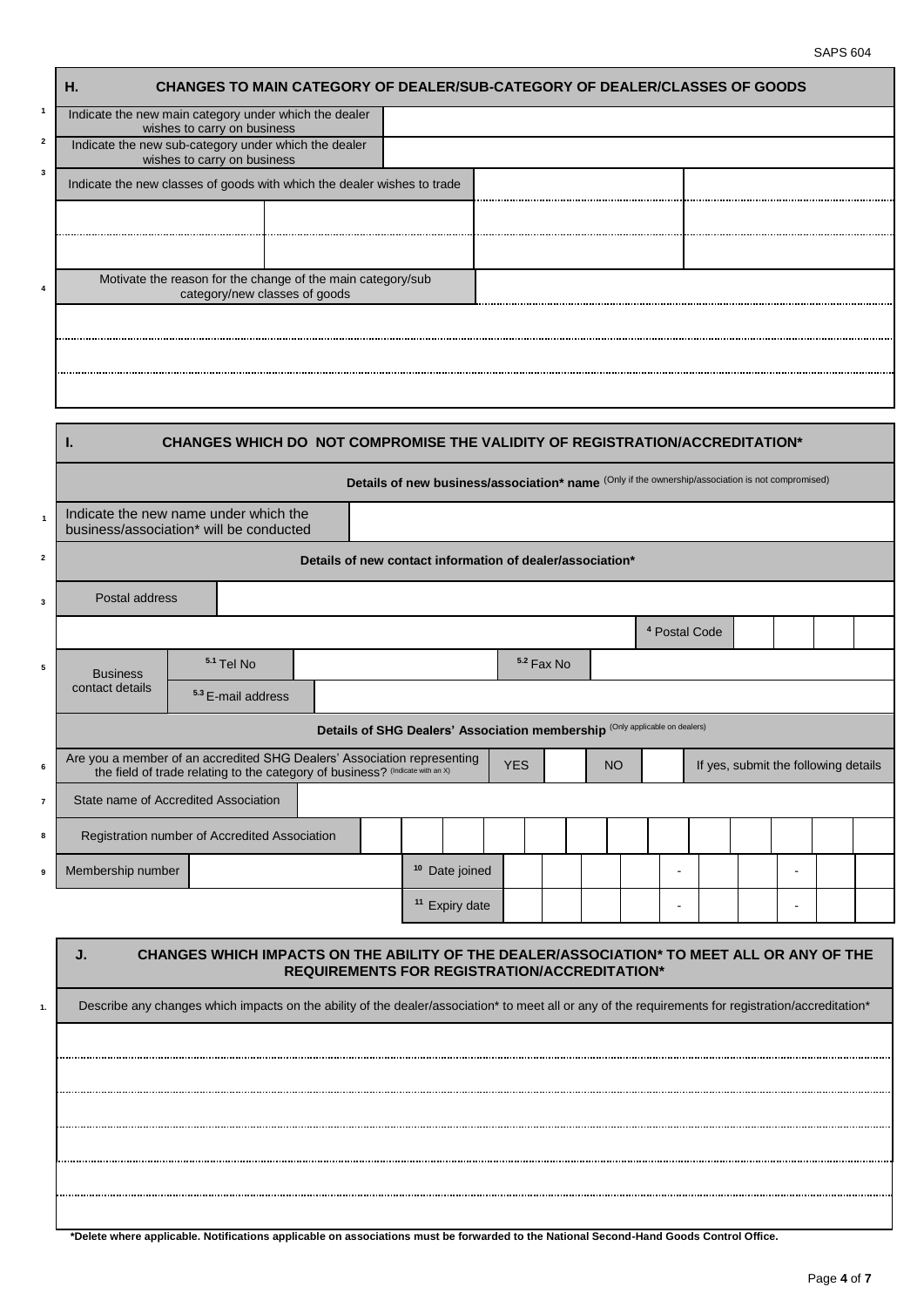|     |                                                        | Reason(s) for ceasing to carry on as a business/association*                                                                                   |                   |  |  |
|-----|--------------------------------------------------------|------------------------------------------------------------------------------------------------------------------------------------------------|-------------------|--|--|
|     |                                                        |                                                                                                                                                |                   |  |  |
|     |                                                        |                                                                                                                                                |                   |  |  |
|     |                                                        |                                                                                                                                                |                   |  |  |
|     |                                                        |                                                                                                                                                |                   |  |  |
|     |                                                        |                                                                                                                                                |                   |  |  |
|     |                                                        |                                                                                                                                                |                   |  |  |
|     |                                                        |                                                                                                                                                |                   |  |  |
|     |                                                        |                                                                                                                                                |                   |  |  |
|     |                                                        |                                                                                                                                                |                   |  |  |
|     |                                                        |                                                                                                                                                |                   |  |  |
|     |                                                        |                                                                                                                                                |                   |  |  |
|     |                                                        |                                                                                                                                                |                   |  |  |
|     | Date of ceasing to carry on as a business/association* |                                                                                                                                                | <sup>3</sup> Date |  |  |
|     |                                                        |                                                                                                                                                |                   |  |  |
|     |                                                        |                                                                                                                                                |                   |  |  |
|     |                                                        | Have you returned all registration/accreditation* certificates in the event of termination of registration/accreditation? (Indicate with an X) |                   |  |  |
| Yes | No                                                     | If "No" submit reason(s)                                                                                                                       |                   |  |  |
|     |                                                        |                                                                                                                                                |                   |  |  |
|     |                                                        |                                                                                                                                                |                   |  |  |
|     |                                                        |                                                                                                                                                |                   |  |  |
|     |                                                        |                                                                                                                                                |                   |  |  |
|     |                                                        |                                                                                                                                                |                   |  |  |
|     |                                                        |                                                                                                                                                |                   |  |  |
|     |                                                        | <b>SIGNATURE OF REPORTING PERSON</b>                                                                                                           |                   |  |  |
| L.  |                                                        |                                                                                                                                                |                   |  |  |
|     |                                                        |                                                                                                                                                |                   |  |  |
|     |                                                        |                                                                                                                                                |                   |  |  |
|     |                                                        |                                                                                                                                                | <sup>2</sup> Date |  |  |
|     | Name of reporting person in block letters              |                                                                                                                                                |                   |  |  |
|     |                                                        |                                                                                                                                                |                   |  |  |

Capacity of reporting person in block letters

**5**

**\*Delete where applicable. Notifications applicable on associations must be forwarded to the National Second-Hand Goods Control Office.**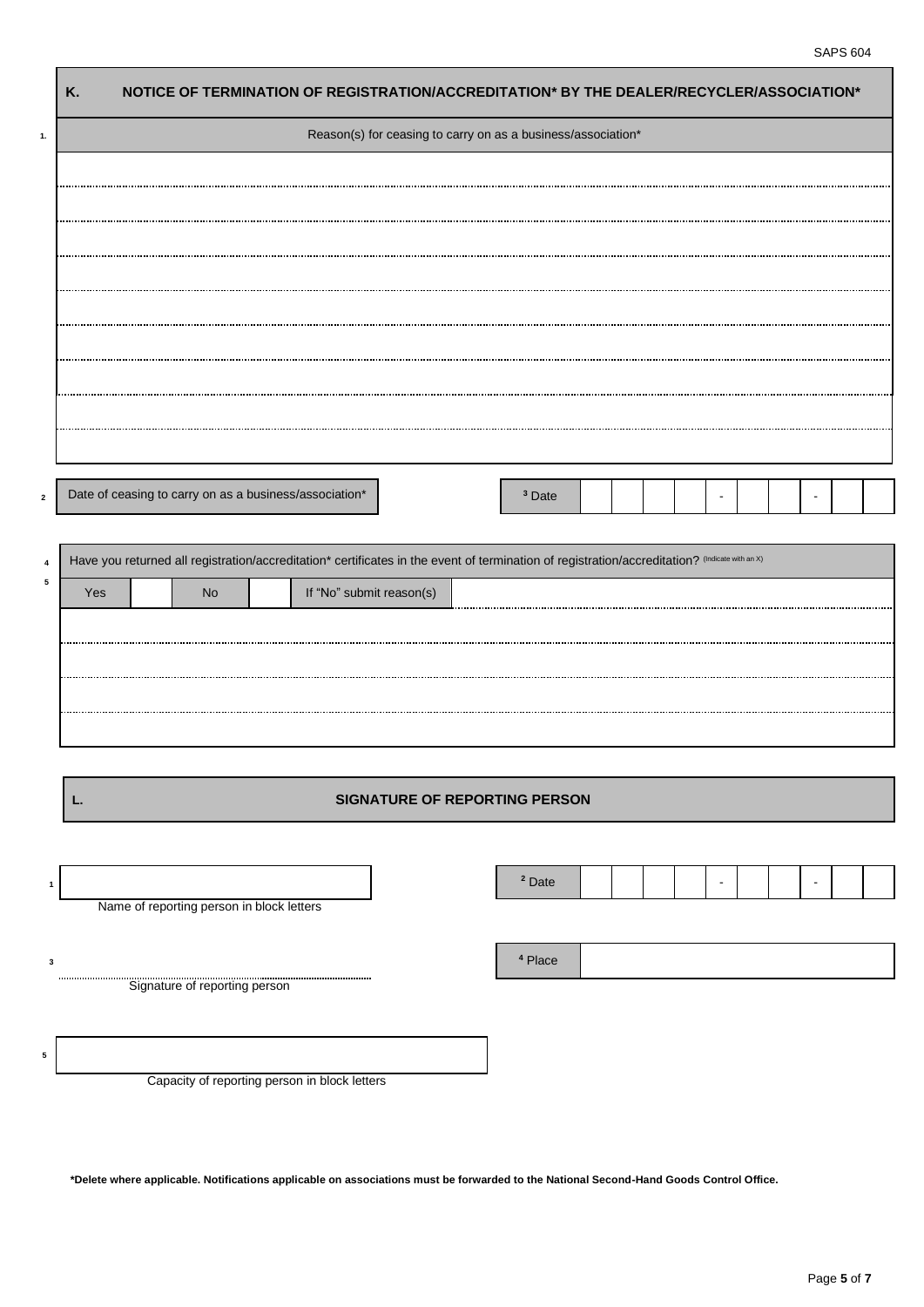|                         | M.                                      | (This section must be completed only if the applicant cannot read or write or does not understand the content of this form) | <b>PARTICULARS OF INTERPRETER</b>                                     |    |               |                                              |                 |                          |  |  |
|-------------------------|-----------------------------------------|-----------------------------------------------------------------------------------------------------------------------------|-----------------------------------------------------------------------|----|---------------|----------------------------------------------|-----------------|--------------------------|--|--|
| $\mathbf{1}$            | Name and surname of interpreter         |                                                                                                                             |                                                                       |    |               |                                              |                 |                          |  |  |
| $\overline{\mathbf{2}}$ | Identity/Passport number of interpreter |                                                                                                                             |                                                                       |    |               |                                              |                 |                          |  |  |
| 3                       | Residential address of interpreter      |                                                                                                                             |                                                                       |    |               |                                              |                 |                          |  |  |
|                         |                                         |                                                                                                                             |                                                                       |    |               |                                              |                 | <sup>4</sup> Postal Code |  |  |
| 5                       | Postal address of interpreter           |                                                                                                                             |                                                                       |    |               |                                              |                 |                          |  |  |
|                         |                                         |                                                                                                                             |                                                                       |    |               |                                              |                 | <sup>6</sup> Postal Code |  |  |
| $\overline{7}$          |                                         | 7.1 Home Tel No                                                                                                             | $\lambda$                                                             |    |               | 7.2 Cellphone number                         |                 | $\lambda$                |  |  |
|                         | Contact details of interpreter          | 7.3 Work Tel No                                                                                                             | $\lambda$                                                             |    | 7.4           | Fax No                                       |                 | $\lambda$                |  |  |
| 8                       |                                         | 7.5 E-mail address                                                                                                          |                                                                       |    |               |                                              |                 |                          |  |  |
|                         | Interpreted from (language)             |                                                                                                                             |                                                                       |    | To (language) |                                              |                 |                          |  |  |
|                         |                                         |                                                                                                                             |                                                                       | 9  | Date          |                                              |                 |                          |  |  |
| 10                      |                                         |                                                                                                                             |                                                                       | 11 | Place         |                                              |                 |                          |  |  |
|                         | Signature of Interpreter                |                                                                                                                             |                                                                       |    |               |                                              |                 |                          |  |  |
| $12$                    |                                         |                                                                                                                             |                                                                       | 13 |               |                                              |                 |                          |  |  |
|                         |                                         | Rank of Interpreter in block letters (if applicable)                                                                        |                                                                       |    |               | PERSAL number of Interpreter (if applicable) |                 |                          |  |  |
|                         | N.                                      | FOR OFFICIAL USE BY THE DESIGNATED SECOND-HAND GOODS OFFICER AT STATION/NATIONAL LEVEL                                      |                                                                       |    |               |                                              |                 |                          |  |  |
|                         |                                         |                                                                                                                             |                                                                       |    |               |                                              |                 |                          |  |  |
|                         |                                         |                                                                                                                             |                                                                       |    |               |                                              |                 |                          |  |  |
| $\mathbf{1}$            |                                         |                                                                                                                             | <b>RECOMMENDATION REGARDING THE NOTIFICATION (Indicate with an X)</b> |    |               |                                              |                 |                          |  |  |
| $\mathbf 2$             |                                         | Recommended                                                                                                                 |                                                                       |    |               |                                              | Not recommended |                          |  |  |
| 3                       |                                         | Reasons for recommendation                                                                                                  |                                                                       |    |               |                                              |                 |                          |  |  |
|                         |                                         |                                                                                                                             |                                                                       |    |               |                                              |                 |                          |  |  |
|                         |                                         |                                                                                                                             |                                                                       |    |               |                                              |                 |                          |  |  |
|                         |                                         |                                                                                                                             |                                                                       |    |               |                                              |                 |                          |  |  |
|                         |                                         |                                                                                                                             |                                                                       |    |               |                                              |                 |                          |  |  |
|                         |                                         |                                                                                                                             |                                                                       |    |               |                                              |                 |                          |  |  |
|                         |                                         |                                                                                                                             |                                                                       |    |               |                                              |                 |                          |  |  |
|                         |                                         |                                                                                                                             |                                                                       |    |               |                                              |                 |                          |  |  |
|                         |                                         |                                                                                                                             |                                                                       |    |               |                                              |                 |                          |  |  |
|                         |                                         |                                                                                                                             |                                                                       |    |               |                                              |                 |                          |  |  |
|                         |                                         |                                                                                                                             |                                                                       |    |               |                                              |                 |                          |  |  |
|                         |                                         |                                                                                                                             |                                                                       |    |               |                                              |                 |                          |  |  |
|                         |                                         |                                                                                                                             |                                                                       |    |               |                                              |                 |                          |  |  |
|                         |                                         |                                                                                                                             |                                                                       |    |               |                                              |                 |                          |  |  |